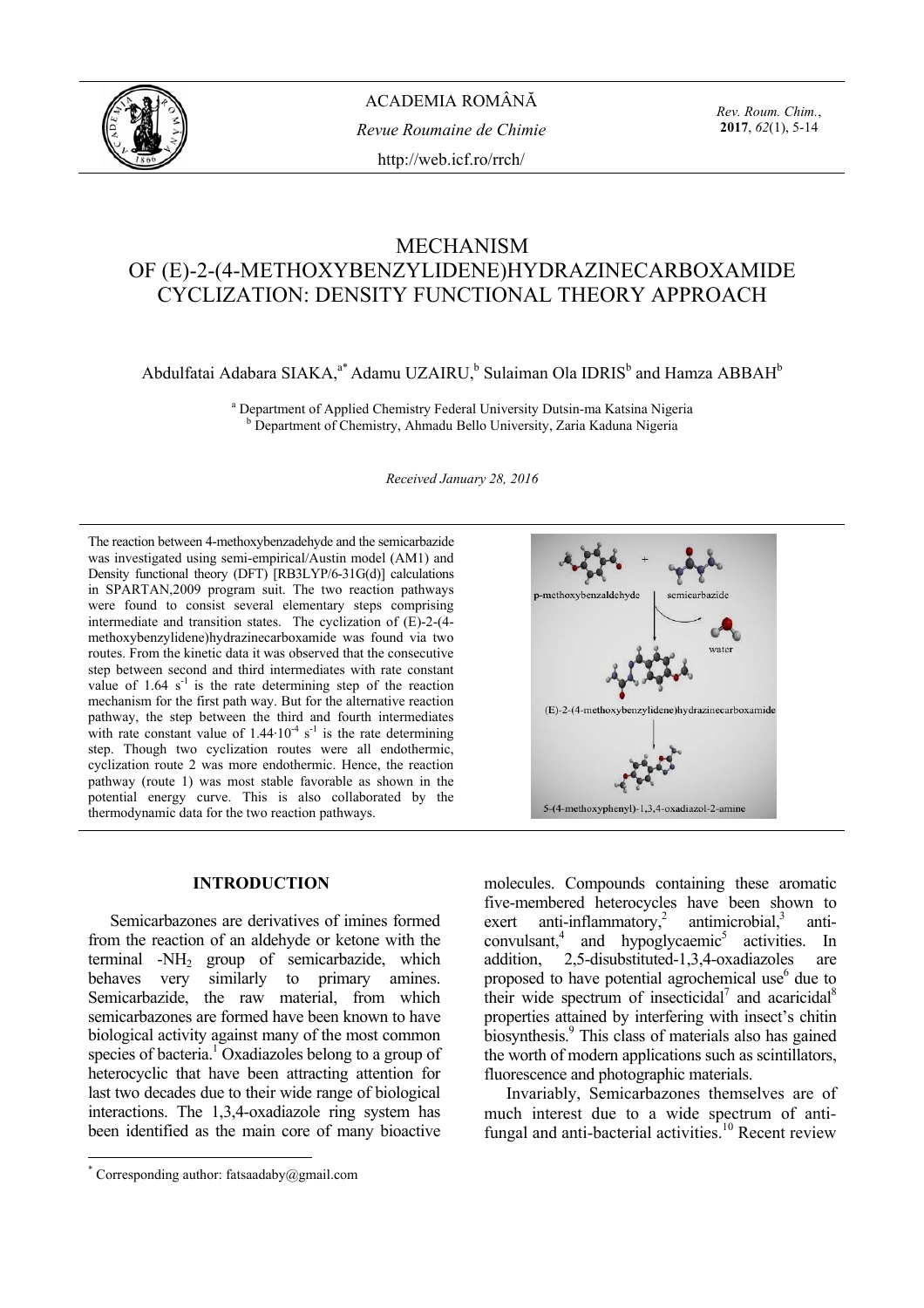on bioactivity of semicarbazones showed that they exhibit anti-convulsant, anti-tubercular,  $11$  antioxidant, anti-microbial, analgesic, anti-pyretic and anti-inflammatory activities.

Many natural and synthetic compounds are capable of affecting selectively specific organs and tissues within a biological system. In spite the importance of this class of compound, literature is very scanty about empirical information on their reaction, while theoretical information seems unavailable to the best of my knowledge. Hence, this study is aimed at providing theoretical information on (E)-2-(4-methoxybenzylidene)hydrazinecarboxamide (semicarbazone) formation and its cyclization reaction to form 5-(4 methoxyphenyl)-1,3,4-oxadiazol-2-amine. The cyclization outline of the studied semicarbazone is presented in Fig. 1 below.

#### **COMPUTATIONAL METHODS**

The geometries of the reactants, transition states, intermediate and products were optimized using Molecular mechanics to remove strain energies. This was followed by semi empirical optimizations at AM1 theory level. Finally, density functional theory (DFT) Becke's three parameter nonlocal exchange functional with the nonlocal correlation functional of Lee, Yang, Parr (B3LYP) with 6-31G(d) basis set calculations was employed. 12 Furthermore, heat of formation was calculated for all the stationary points using thermochemical recipe at  $T_1$  theory level.<sup>13</sup> For equilibrium geometries and transition states, the nature of the critical points was confirmed by an analytic frequency computation. All the transition states have imaginary frequencies. Intrinsic reaction coordinate calculations were carried out to confirm that the transition states connect to the right minima. All the energy parameters of the reaction mechanisms I and II are calculated using the expressions below as reported in. $^{14}$ 

$$
\Delta G_{(298.15K)}^{\#} = \Delta H - T\Delta S^{\#} \tag{1}
$$

CHO

$$
k_{(298.15K)} = \frac{k_B T}{hC} e^{\Delta S^{\#}/R_e - \Delta H^{\#}/RT}
$$
 (2)

$$
K_{(298.15K)} = e^{-\Delta G^{\circ}/RT}
$$
 (3)

$$
A = \frac{e^2 k_B T}{hc} e^{\frac{\Delta S^{\#}}{R}}, \text{ for bimolecular} \qquad (4)
$$

$$
A = \frac{ek_B T}{h} e^{\frac{\Delta S^{\#}}{R}}, \text{ for uni-molecular} \qquad (5)
$$

where  $\Delta G^{\#}$ ,  $\Delta H^{\#}$  and  $\Delta S^{\#}$  stand for Gibbs energy change, enthalpy change and entropy change for reaction between reactant(s) and a transition state.

## **RESULT AND DISCUSSION**

# **Semicarbazones formation and cyclization mechanism and rate law**

The detailed reaction scheme for the formation and subsequent cyclization is as presented in Fig. 2 below.

Reaction enthalpy, entropy, Gibbs energy (for consecutive steps), and activation enthalpy, entropy of activation including Gibbs energy of activation (for transition steps) of the formation of 5-(4-methoxyphenyl)-1,3,4-oxadiazol-2-amine were evaluated, and the results were presented in Table 1. Collision frequency, activation energy, rate constant and equilibrium constant values of the 4-methoxybenzaldehyde–hydrazinecarboxamide reaction system were presented in Table 2. In these Tables, A represented 4-methoxybenzaldehyde, B was hydrazinecarboxamide, TS1 was transition state 1, INT1 was intermediate 1, TS2 was transition state 2, INT2 was intermediate 2, TS3 was transition state 3, INT3 was intermediate 3, TS4 was transition state 4, INT4 was intermediate 4, TS5 was transition state 5, while P1 and P2 were minor and major products respectively.





4-methoxybenzaldehyde

5-(4-methoxyphenyl)-1,3,4-oxadiazol-2-amine

Fig. 1 – Semicarbazone cyclization outline.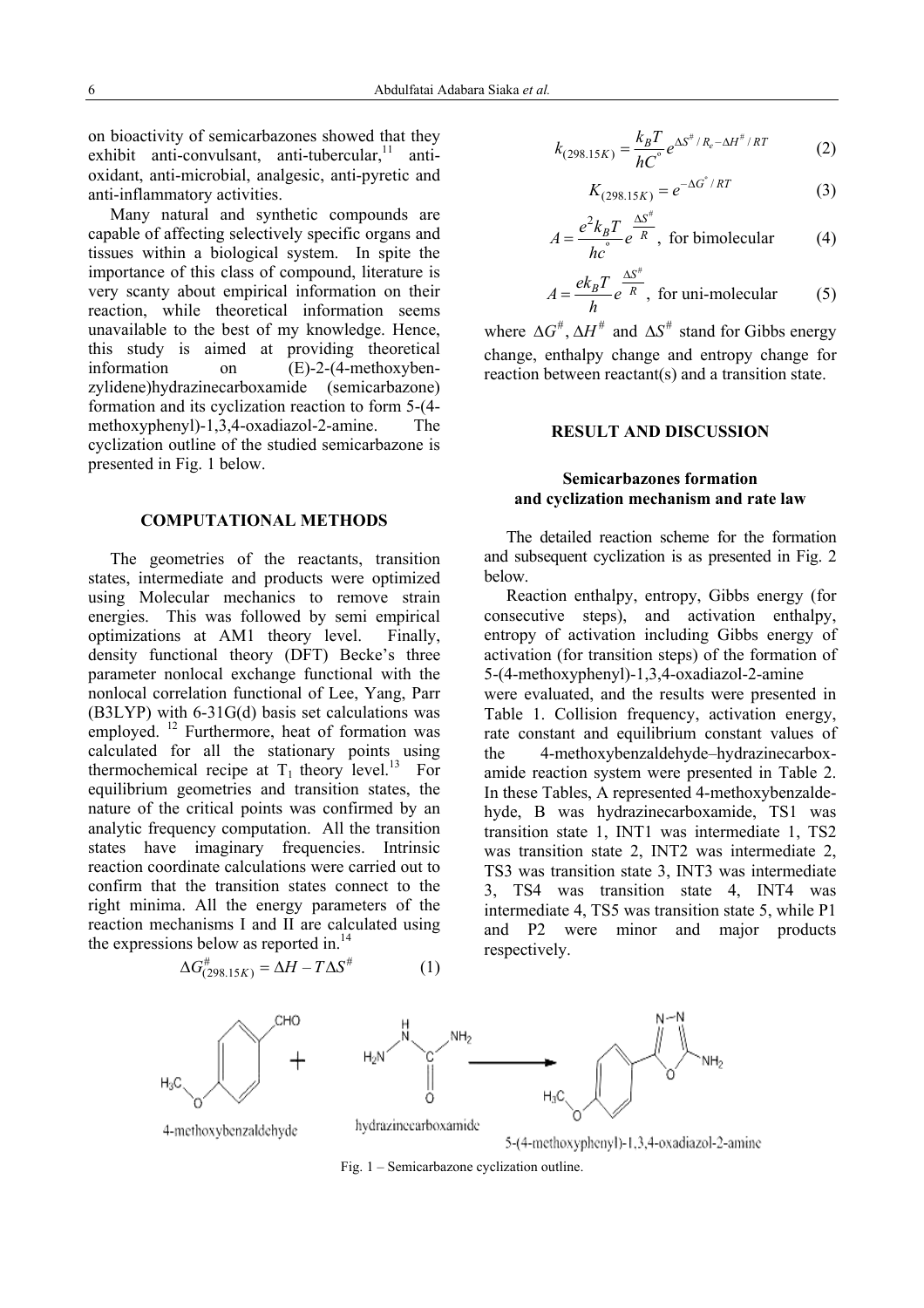

Fig. 2 – General reaction scheme for electrocyclization of semicarbazone.

## *Table 1*

DFT B3LYP (6-311+G\*\*) Calculated Thermodynamics Parameters for p-methoxybenzaldehyde and hydrazinecarboxamide cyclization reaction at 298.15 K route 1

| <b>Steps</b>                     | $({\rm Jmol}^{-1}{\rm K}^{-1})$ | $(kJmol-1)$ | $(kJmol-1)$ | $(Jmol-1K-1)$ | $(kJmol-1)$ | $(kJmol-1)$ |
|----------------------------------|---------------------------------|-------------|-------------|---------------|-------------|-------------|
| $A + BTS1$                       | $-195.36$                       | $-38.16$    | $+20.09$    |               |             |             |
| $A+BINT1$                        |                                 |             |             | $-193.36$     | $-29.83$    | $+27$       |
| INT1TS2                          | $-7.04$                         | $+2.83$     | $+4.93$     |               |             |             |
| $INT1INT2+P1$                    |                                 |             |             | $+161.95$     | $+1.51$     | $-46.77$    |
| INT <sub>2</sub> TS <sub>3</sub> | $-54.94$                        | $+32.59$    | $+48.97$    |               |             |             |
| INT2INT3                         |                                 |             |             | $-53.34$      | $+854.96*$  | $+16.76*$   |
| INT3 TS4                         | $-1.82$                         | $-22.49$    | $-21.95$    |               |             |             |
| INT3 INT4                        |                                 |             |             | $-6.59$       | ???         | ???         |
| INT4 TS5                         | $+17.69$                        | $-25.68$    | $-20.41$    |               |             |             |
| $INT4$ $P2$                      |                                 |             |             | $-13.87$      | $-129.04$   | $-124.90$   |
|                                  |                                 |             |             |               |             |             |

| ani |  |
|-----|--|
|     |  |

DFT B3LYP (6-311+G\*\*) Calculated kinetic parameters for p-methoxybenzaldehyde and hydrazinecarboxamide cyclization reaction at 298.15 K route 1

| <b>Steps</b>                     | A                  | $(dm3 mol-1s-1)$<br>$\mathbf{k}_2$ | $K_2$ | $k_1(s^{-1})$ | $K_1$ |
|----------------------------------|--------------------|------------------------------------|-------|---------------|-------|
| $A + BTS1$                       | 2.87 $dm3mol-1s-1$ |                                    | 3.03  |               |       |
| $A+BINT1$                        |                    | 1.88                               |       |               |       |
| INT1TS2                          | $7.24s-1$          |                                    |       |               | 1.37  |
| $INT1INT2+P1$                    |                    |                                    |       | $3.66s^{-1}$  |       |
| INT <sub>2</sub> TS <sub>3</sub> | $2.28 s^{-1}$      |                                    |       |               | 2.64  |
| INT2INT3                         |                    |                                    |       | 1.64          |       |
| INT3 TS4                         | $1.36 s^{-1}$      |                                    |       |               | 7.00  |
| INT3 INT4                        |                    |                                    |       | 4.34          |       |
| INT4 TS5                         | $2.01 s^{-1}$      |                                    |       |               | 3.76  |
| INT4 P2                          |                    |                                    |       | 2.33          |       |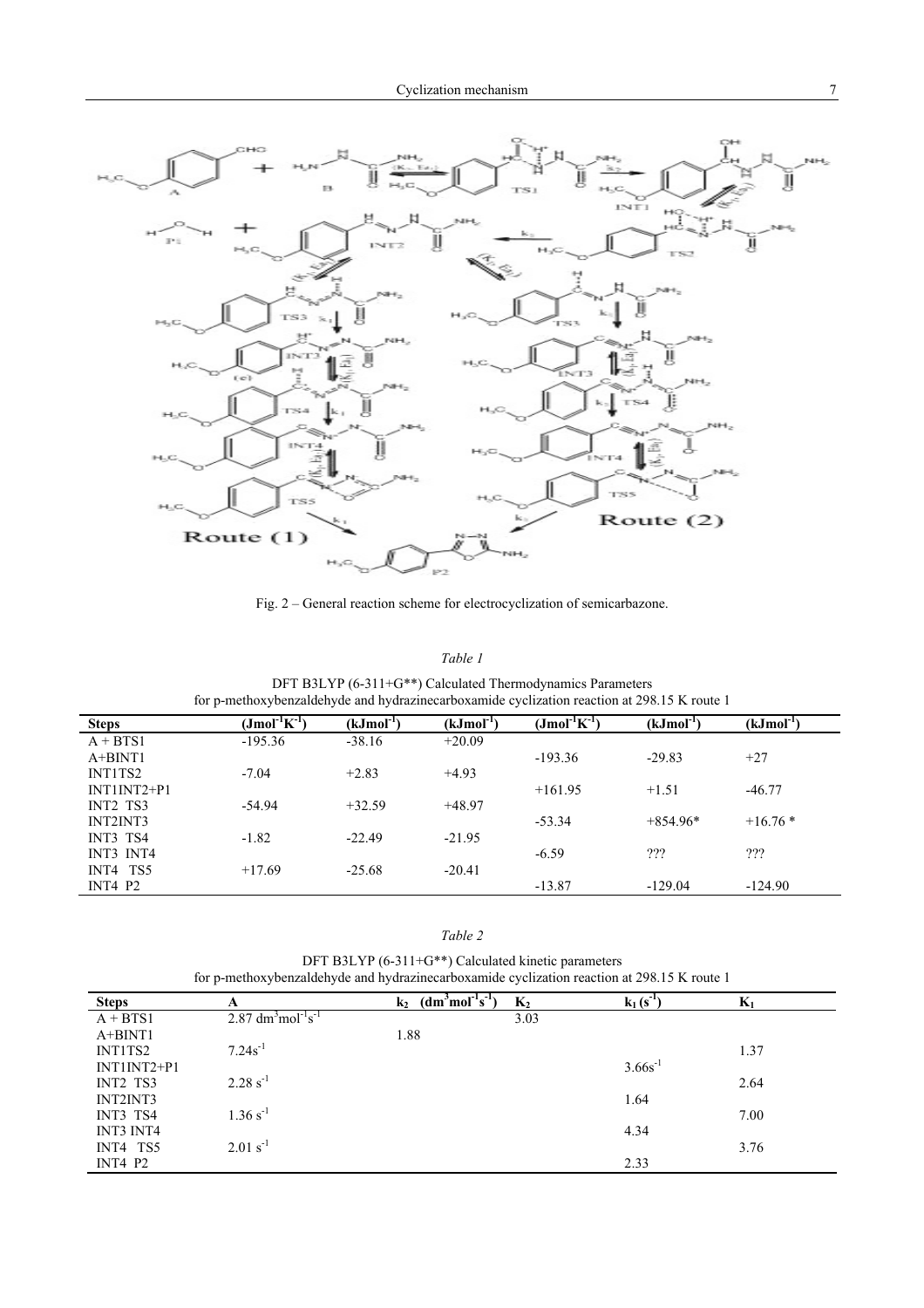The formation of transition state TSI is calculated to be exothermic (from enthalpy of activation value) but non-spontaneous from Gibbs' energy of activation value presented in the Table 1 above. The step has excess energy of about 18 kJ/mol which is far below the energy barrier for the step, hence external energy source is required for the step to be initiated. Pre-exponential factor and equilibrium constant values for the bimolecular transition step are low, indicating that some adjustment (in term of energy) is necessary for the equilibrium to be shifted forward. The unimolecular transition step is computed to be endothermic and non-spontaneous with a very high energy barrier. This step has an energy demand of about 196 kJ/mol for successful reaction. But this step is characterized with high collision factor and equilibrium values compared to the unimolecular transition step. The first consecutive step (bimolecular) has high exothermicity value compared to non-spontaneity value, with excess energy of 2 kJ/mol, suggesting the thermodynamic feasibility of the step. The bimolecular step is also calculated to be the rate determining step as seen in the Table below. The second unimolecular consecutive step is computed to be slightly

endothermic but hugely spontaneous with an excess energy of over 40 kJ/mol.

The step connecting the second intermediate with the third intermediate was found to be highly demanding energetically as it is associated with positive enthalpy and Gibbs energy of activation; in addition the consecutive step is endergonic and endothermic. However both the transition and consecutive steps were found to be associated with entropy decrease. The next dehydrogenation step was found to be thermodynamically feasible as the step was computed to be exergonic and exothermic having low Gibbs energy, enthalpy and entropy of activation. Similar trend was observed for transition step connecting the fourth intermediate with the final product formation step as presented in Table 1 above. Among all the steps in the cyclization mechanism, the second consecutive step between the second intermediate and third intermediate through the third transition state was found to be rate determining step, while the transition step between the second intermediate and third transition state was also found to have the least equilibrium constant value. The kinetic values are presented in the Table 2 above.

|                                   | for p-methoxybenzaldehyde and hydrazinecarboxamide cyclization reaction at 298.15 K route 2 |             |             | Dr T DJL II (0-JII Q) Daicalaich Thermonymannes I alameters |             |             |
|-----------------------------------|---------------------------------------------------------------------------------------------|-------------|-------------|-------------------------------------------------------------|-------------|-------------|
| <b>Steps</b>                      | $(Jmol-1K-1)$                                                                               | $(kJmol-1)$ | $(kJmol-1)$ | $\rm (J mol^{-1} K^{-1})$                                   | $(kJmol-1)$ | $(kJmol-1)$ |
| $A + BTS1$                        | $-195.36$                                                                                   | $-38.16$    | $+20.09$    |                                                             |             |             |
| $A+BINT1$                         |                                                                                             |             |             | $-193.36$                                                   | $-29.83$    | $+27$       |
| INT1TS2                           | $-7.04$                                                                                     | $+2.83$     | $+4.93$     |                                                             |             |             |
| $INT1INT2+P1$                     |                                                                                             |             |             | $+161.95$                                                   | $+1.51$     | $-46.77$    |
| INT <sub>2</sub> T <sub>S</sub> 3 | $-56.09$                                                                                    | $-19.26$    | $-2.54$     |                                                             |             |             |
| INT2INT3                          |                                                                                             |             |             | $-59.93$                                                    | $+191.83$   | $+209.70$   |
| INT3 TS4                          | $+23.91$                                                                                    | $+102.08$   | $+94.95$    |                                                             |             |             |
| INT3 INT4                         |                                                                                             |             |             | $+0.64$                                                     | $-25.73$    | $-25.92$    |
| INT4 TS5                          | $-2.95$                                                                                     | $-103.16$   | $-102.28$   |                                                             |             |             |
| INT4 P2                           |                                                                                             |             |             | $-14.51$                                                    | $-103.31$   | $-98.98$    |

*Table 3*  DET B3LYP (6-311+G\*\*) Calculated Thermodynamics Parameters

|  | " |  |  |
|--|---|--|--|
|--|---|--|--|

| DFT B3LYP $(6-311+G^{**})$ Calculated kinetic parameters                                    |
|---------------------------------------------------------------------------------------------|
| for p-methoxybenzaldehyde and hydrazinecarboxamide cyclization reaction at 298.15 K route 2 |

| <b>Steps</b>  | A                  | $(dm3mol-1s-1)$<br>$\mathbf{k}_2$ | $K_2$ | $k_1(s^{-1})$ | $\mathbf{N}_1$ |
|---------------|--------------------|-----------------------------------|-------|---------------|----------------|
| $A + BTS1$    | 2.87 $dm3mol-1s-1$ |                                   | 3.03  |               |                |
| $A+BINT1$     |                    | 1.88                              |       |               |                |
| INT1TS2       | $7.24s^{-1}$       |                                   |       |               | 1.37           |
| $INT1INT2+P1$ |                    |                                   |       | 3.66          |                |
| INT2 TS3      | $1.98 s^{-1}$      |                                   |       |               | 2.78           |
| INT2INT3      |                    |                                   |       | 1.73          |                |
| INT3 TS4      | $3.00 s^{-1}$      |                                   |       |               | $\mathbf{0}$   |
| INT3 INT4     |                    |                                   |       | 1.44          |                |
| INT4 TS5      | $1.18 s^{-1}$      |                                   |       |               | 8.30           |
| INT4 P2       |                    |                                   |       | 5.15          |                |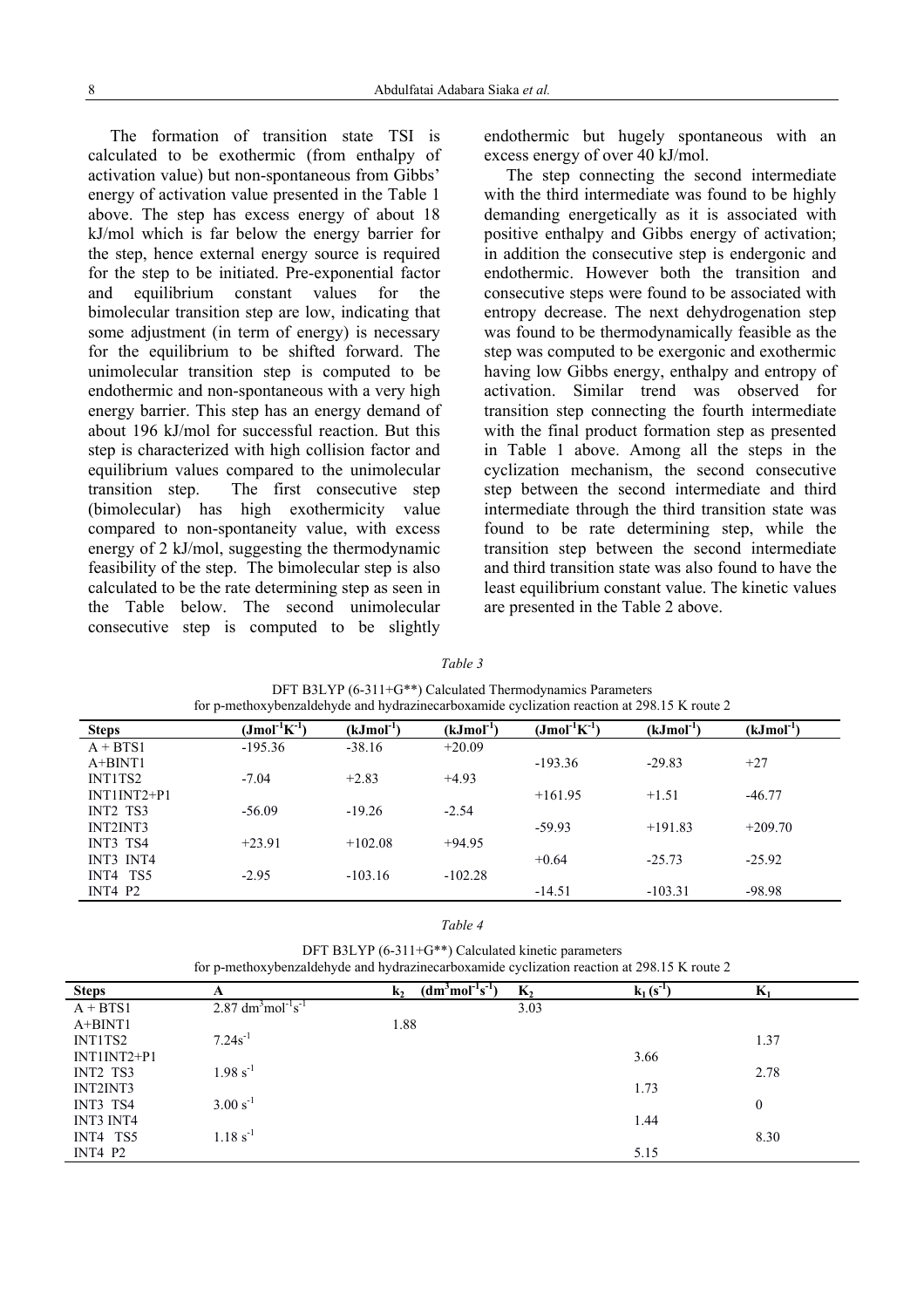

Fig. 3 – Diagram of relative electronic energies along the reaction channel between p-methoxybenzaldehyde and hydrazinecarboxamide cyclization system.

The reaction was found to occur via two endothermic routes among which route one was observed to be thermodynamically more feasible than the route two according to the potential energy profile of the reaction in Fig. 3 below. Profile of p-methoxybenzaldehyde reaction with hydrazinecarboxamide was obtained by plotting electronic energy (potential energy) calculated at DFT theory level for all the stationary points against the reaction coordinates. The profile is presented in Fig. 3 (potential energy) where (A+B), TS1, INT1, TS2, (INT2+P1), TS3, INT3, TS4, INT4, TS5 and P2 on the saddle points are the reactants, transition state 1, intermediate 1, transition state 2, intermediate 2 including the minor product, transition state 3, intermediate 3, transition state 4, intermediate 4, transition state 5 and the major product respectively (Fig. 3).

## **Geometry optimization of p-methoxybenzaldehyde and hydrazinecarboxamide cyclization system**

From Table 5, C2–C8 bond was seen to have progressively and marginally increased through the transformation. Similar pattern (but higher margin) of bond extension was observed on C8–O1 as the process progresses via first transition state, intermediate and second transition state. From first transition state to intermediate the partial bond initiated between C8 and N1 at the transition state was found to have been actually established at the intermediate stage. Again similar partial was seen to be initiated at the second transition state leading to double bond formation in the final product. Consequently the C8–N1 bond contracted considerably from TS1 through INT to TS2.

Bond angle C2C8O1 was found to have decreased continuously from TS1 to TS2 as the oxygen prepares to leave the molecule in the final product. On the other hand the bond formation initiated at the first transition state and maintained through the transformation lead to increased C2C8O1 bond angle. Competing bond formation and bond cleavage characters were observed on C2C8H10 with the bond formation dominating as the bond angle, which decreased from TS1 to INT and later increased as the process continued from INT to TS2. Similar but slight bond formation dominance was observed on O1C8H9 as the transformation proceeded from TS1 to TS2 through INT. Throughout the process the persistent bond formation character between O1–H2 showed dominance over the bond cleavage character as the C8O1H2 bond angle experienced increase from TS1 to TS2. However bond fission character between C8–O2 seemed to have taken prominence as the process progressed to TS2 from INT leading to constriction in N1C8O1 bond angle. This geometry information is presented in the Table 6 above.

As presented in Fig. 4 below, the HOMO– LUMO for p-methoxybenzaldehyde and hydrazinecarboxamide cyclization system showed energy gap of –4.99 eV for p-methoxybenzaldehyde (particularly on C8 of the carbonyl group). This is larger than the HOMO–LUMO energy gap  $(E = -3.00 \text{ eV})$  on N1 for hydrazincarboxamide, according to Fukui's frontier orbital theory. Again these HOMO–LUMO energy gap values suggested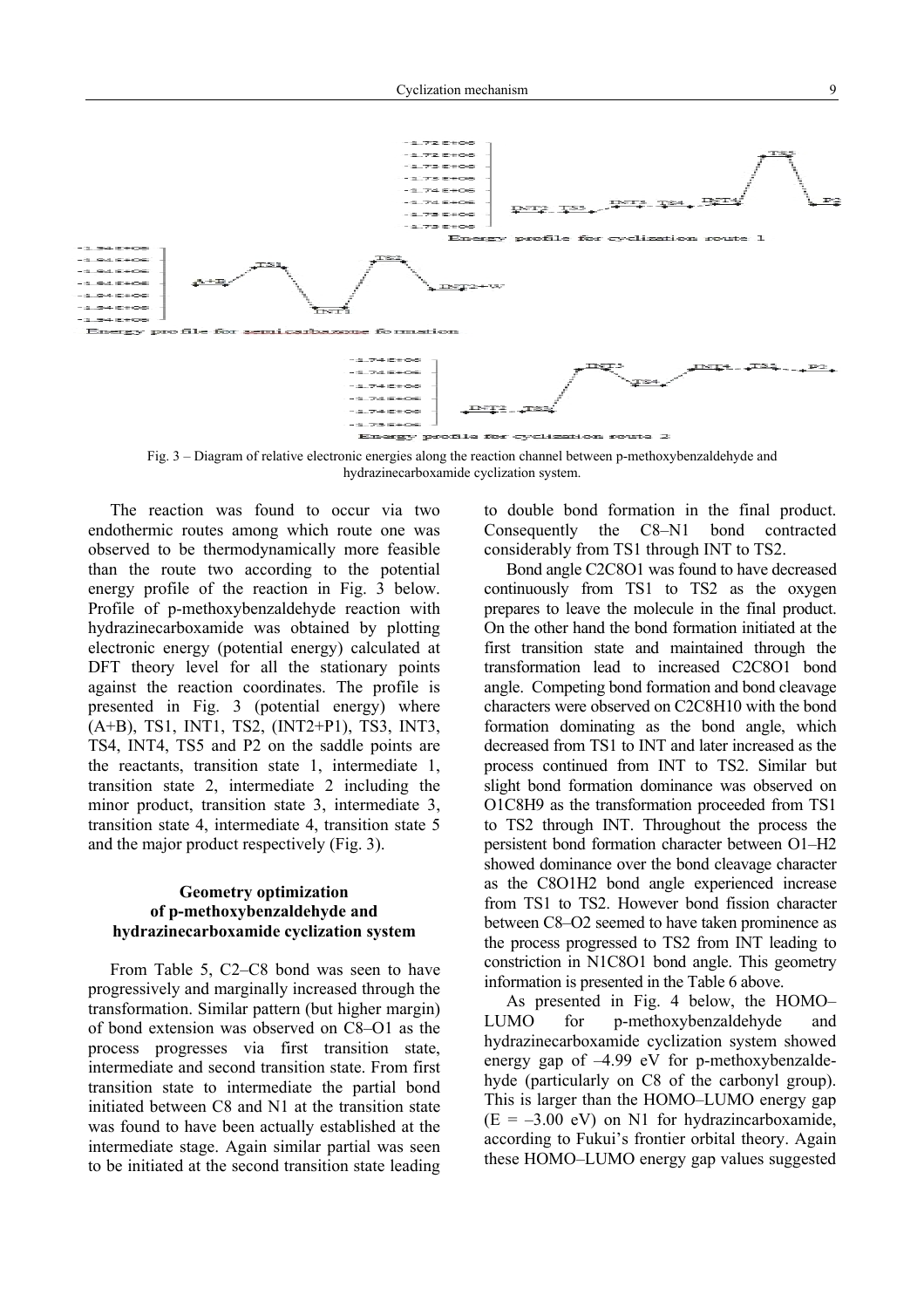that while the hydrazinecarboxamide would behave as a better electron donor, the pmethoxybenzaldehyde would be the electron acceptor. Furthermore, the HOMO orbital was seen to be highly situated on C8 while the LUMO density was located on N1 of the first intermediate molecule with HOMO–LUMO energy gap  $(E = -$ 5.73 eV). Similar observation showed that the second intermediate has HOMO–LUMO energy gap of –4.44 eV, while the third and fourth intermediates have energy gaps of –5.86 eV and – 4.55 eV respectively.

A closer look at the charge distributions shows that partial charges are highly concentrated around C1, C2 and C8 and O2 on p- methoxybenzaldehyde, and N1, N3 and H1 on semicarbazide molecules, but with varying values of exposed area. As a result of variation in the exposed area C8, O2, N1 and H1 were able to engage in reaction leading to formation of first transition state (TS1) owing largely to less steric effect consequent of large exposed surface. This observation is presented in the Table 7 below.

#### *Table 5*

| Variations in bond length during transformation through TS1, INT              |
|-------------------------------------------------------------------------------|
| and TS2 for p-methoxybenzaldehyde and hydrazinecarboxamide cyclization system |

| TS1     | Bond Length () | INT    | Bond Length () | TS2    | Bond Length () |
|---------|----------------|--------|----------------|--------|----------------|
| C2, C8  | 1.516          | C2,C8  | 1.514          | C2,C8  | 1.444          |
| C8, O1  | l.344          | C8, O1 | 1.410          | C8, O2 | 2.349          |
| C8, N1  | .633           | C8, N1 | 1.486          | C8, N1 | 1.325          |
| N1, H10 | 1.024          | N1,H11 | 1.025          | N1,H11 | 1.046          |
| N1,N2   | .413           | N1,N2  | 1.419          | N1, N2 | 1.406          |
| O1, H2  | .397           | O2.H9  | 0.972          | O2.H9  | 0.972          |
|         |                |        |                |        |                |

*Table 6* 

Variations in bond Angles during transformation through TS1, INT and TS2 for p-methoxybenzaldehyde and hydrazinecarboxamide cyclization system

| TS1                                          |                    | <b>INT</b>                                    |                  | TS <sub>2</sub>                               |                  |  |
|----------------------------------------------|--------------------|-----------------------------------------------|------------------|-----------------------------------------------|------------------|--|
| C <sub>2</sub> C <sub>8</sub> O <sub>1</sub> | 11812°             | C <sub>2</sub> C <sub>9</sub> O <sub>2</sub>  | 108.94           | C <sub>2</sub> C <sub>8</sub> O <sub>2</sub>  | 89.07            |  |
| C <sub>2</sub> C <sub>8</sub> N <sub>1</sub> | 108.09°            | C2C8N1                                        | $115.78^{\circ}$ | C <sub>2</sub> C <sub>8</sub> N <sub>1</sub>  | $125.80^{\circ}$ |  |
| C <sub>2</sub> C <sub>8</sub> H <sub>9</sub> | 111.29°            | C <sub>2</sub> C <sub>8</sub> H <sub>10</sub> | $109.11$ °       | C <sub>2</sub> C <sub>8</sub> H <sub>10</sub> | 11792°           |  |
| N <sub>1</sub> C <sub>8</sub> O <sub>1</sub> | $94.06^{\circ}$    | N1C8O2                                        | 105.87°          | N1C8O2                                        | $75.10^{\circ}$  |  |
| O1C8H9                                       | 117.42°            | O2C8H10                                       | 111.93°          | O <sub>2</sub> C <sub>8</sub> H <sub>10</sub> | 11982°           |  |
| C8O1H2                                       | $77.22$ $^{\circ}$ | C8O1H9                                        | $105.52^{\circ}$ | C8O1H9                                        | 145.39°          |  |
| C8N1H10                                      | $117.50^{\circ}$   | C8N1H11                                       | 108.38°          | <b>C8N1H11</b>                                | $109.74$ °       |  |
| C8N1N2                                       | $117.44^{\circ}$   | C8N1N2                                        | 111.97           | C8N1N2                                        | $117.30^{\circ}$ |  |



Fig. 4 – HOMO-LUMO energy for p-methoxybenzaldehyde-hydrazinecarboxamide cyclization system.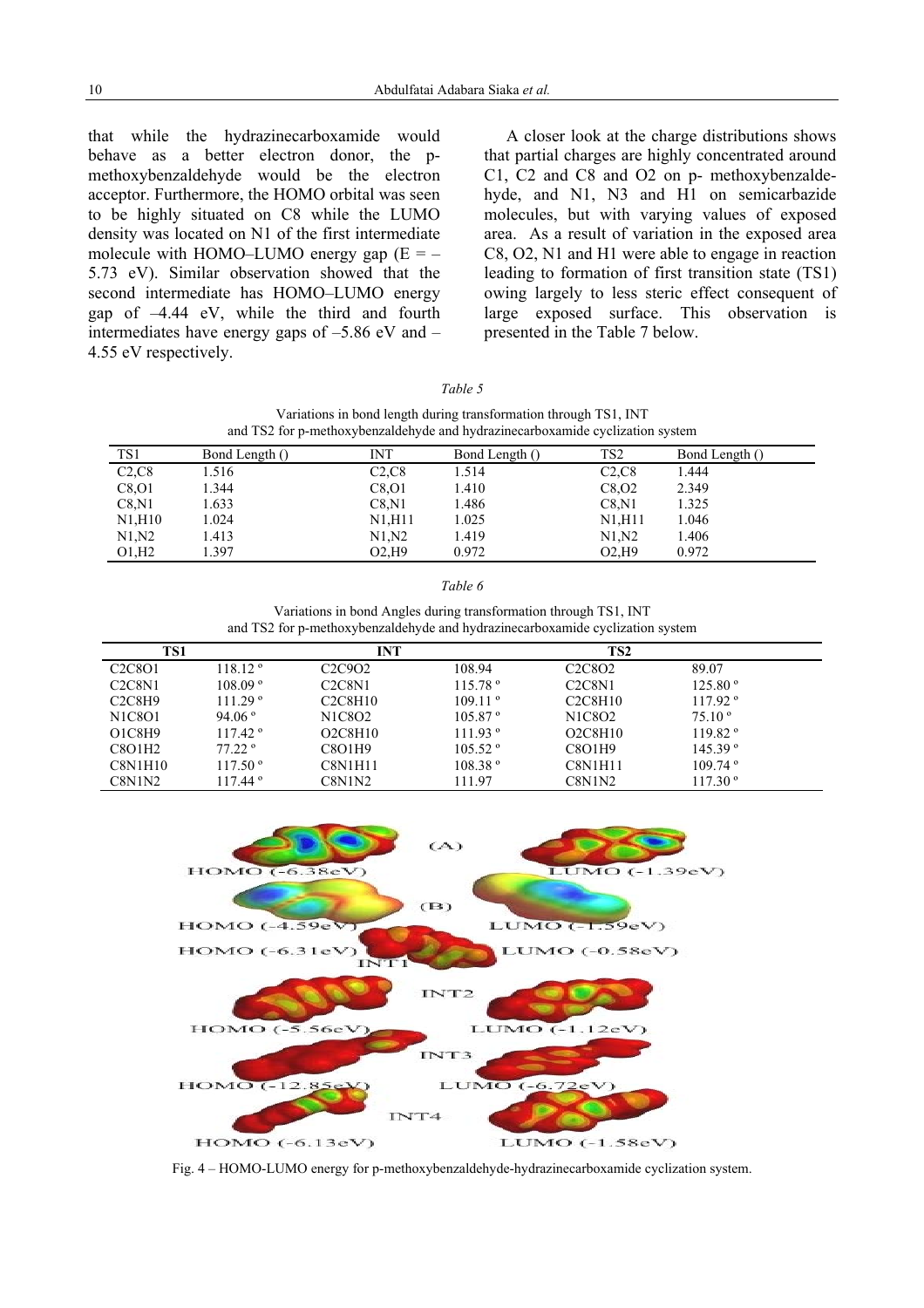|                |          |               |          |               |             | Atomic charge distribution and exposed area (A) for p-methoxybenzatuenyue (A), semicarbaziue (D) and mist methodiate (H) IT) |
|----------------|----------|---------------|----------|---------------|-------------|------------------------------------------------------------------------------------------------------------------------------|
|                | A        |               | B        |               | <b>INT1</b> |                                                                                                                              |
| Atom           | Mulliken | Exposed       | Mulliken | Exposed       | Mulliken    | Exposed Area( $\AA^2$ )                                                                                                      |
|                | Charge   | Area( $A^2$ ) | Charge   | Area( $A^2$ ) | Charge      |                                                                                                                              |
| C <sub>3</sub> | $-0.17$  | 13.72         |          |               |             |                                                                                                                              |
| C <sub>6</sub> | $-0.19$  | 12.15         |          |               |             |                                                                                                                              |
| C <sub>5</sub> | $-0.19$  | 12.96         |          |               |             |                                                                                                                              |
| C7             | $-0.16$  | 12.94         |          |               |             |                                                                                                                              |
| C8             | $+0.19$  | 17.52         |          |               | $+0.51$     | 7.51                                                                                                                         |
| O <sub>2</sub> | $-0.42$  | 14.75         |          |               | $-0.62$     | 11.51                                                                                                                        |
| H8             |          |               |          |               | $+0.31$     | 7.72                                                                                                                         |
| N1             |          |               | $-0.57$  | 10.80         | $-0.45$     | 4.41                                                                                                                         |
| N <sub>2</sub> |          |               | $-0.50$  | 5.50          | $-0.48$     | 4.91                                                                                                                         |
| C <sub>1</sub> |          |               | $+0.68$  | 15.98         |             |                                                                                                                              |
| N <sub>3</sub> |          |               | $-0.755$ | 7.60          | $-0.75$     | 7.32                                                                                                                         |

Atomic charge distribution and exposed area  $(\hat{A}^2)$  for p-methoxybenzaldehyde (A), semicarbazide (B) and first intermediate (INT1)

In the Table below, partial charge distributions are most prominent on C8, N1, O2 and H8. The interaction between C8 and N1 leading to formation of C=N is more favored charge wise than steric effect (less exposed surface), while the interaction between O2 and H8 leading to formation of leaving group in second transition state (TS2) is favored both in charge distribution and exposed surface area. Also partial withdrawal of charges towards O2 from C8 is observed by partial C8–O2 bond cleavage with attendant increased C8 exposed surface. Similar charge withdrawal towards N1 with increased surface area is also observed between N1 and H8.

From the charge distribution and exposed surface area presented in Table 8 below, interactions between C8 and H9 (partial bond cleavage) and C8 and N1 (partial bond formation) in the third transition state (TS3) are highly favored by exposed surface area than by charge distribution. The interaction eventually leads to increased exposed surface area around C8.

Though interaction in form of partial bond cleavage between N2 and H10 by virtue of charge distribution leading to fourth transition state (TS4) is

suggested, it is not well encouraged by exposed surface area (less). Meanwhile high charge distribution and large exposed area encourage partial interaction between C9 and O2 with somewhat increase in exposed area for O2 as presented in Table 5 above. Though C8 is well exposed for interaction, it is disadvantaged charge wise.

As shown in Table 9 below, exposed surface area and charge distribution highly favor interactions within the intermediate (INT4). Interaction between C8 and N1 leading to partial bond cleavage the atoms is well encouraged with less steric effect. Similar trend is also observed between C11 and O2 leading to partial bond formation between the two atoms in the fifth transition state (TS5).

Form the charge distribution presented above, interactions within the third intermediate (INT3b) as suggested by the alternative mechanism is not feasible, and the possibility is further complicated by small exposed surface area. Though partial interactions between C8 and H9 and N1 and N2, the worst hit is the N1 and N2, which is not favored by both charge distribution and steric effect.

| Atom            | INT <sub>2</sub><br>Mulliken | Exposed         | <b>INT3</b><br>Mulliken | Exposed         | INT <sub>4</sub><br>Mulliken | Exposed Area( $A^2$ ) |
|-----------------|------------------------------|-----------------|-------------------------|-----------------|------------------------------|-----------------------|
|                 | Charge                       | Area( $\AA^2$ ) | Charge                  | Area( $\AA^2$ ) | Charge                       |                       |
| C <sub>2</sub>  | $+0.38$                      | 5.72            | $+0.125$                | 5.61            | $+0.13$                      | 5.64                  |
| C8              | $+0.024$                     | 15.34           | $+0.393$                | 20.41           | $+0.17$                      | 20.23                 |
| N1              | $-0.254$                     | 7.501           | $-0.28$                 | 5.51            | $-0.09$                      | 4.72                  |
| N <sub>2</sub>  | $-0.465$                     | 4.177           | $-0.4.9$                | 5.25            | $-0.42$                      | 10.29                 |
| H9              | $+0.116$                     | 5.479           |                         |                 | $+0.51$                      | 7.51                  |
| N3              | $-0.759$                     | 4.18            | $-0.749$                | 7.00            | $-0.62$                      | 11.51                 |
| C <sub>11</sub> |                              |                 |                         |                 | $+0.68$                      | 17.12                 |

*Table 8*  Atomic charge distribution and exposed area  $(A^2)$  for INT2, INT3a and INT4a first route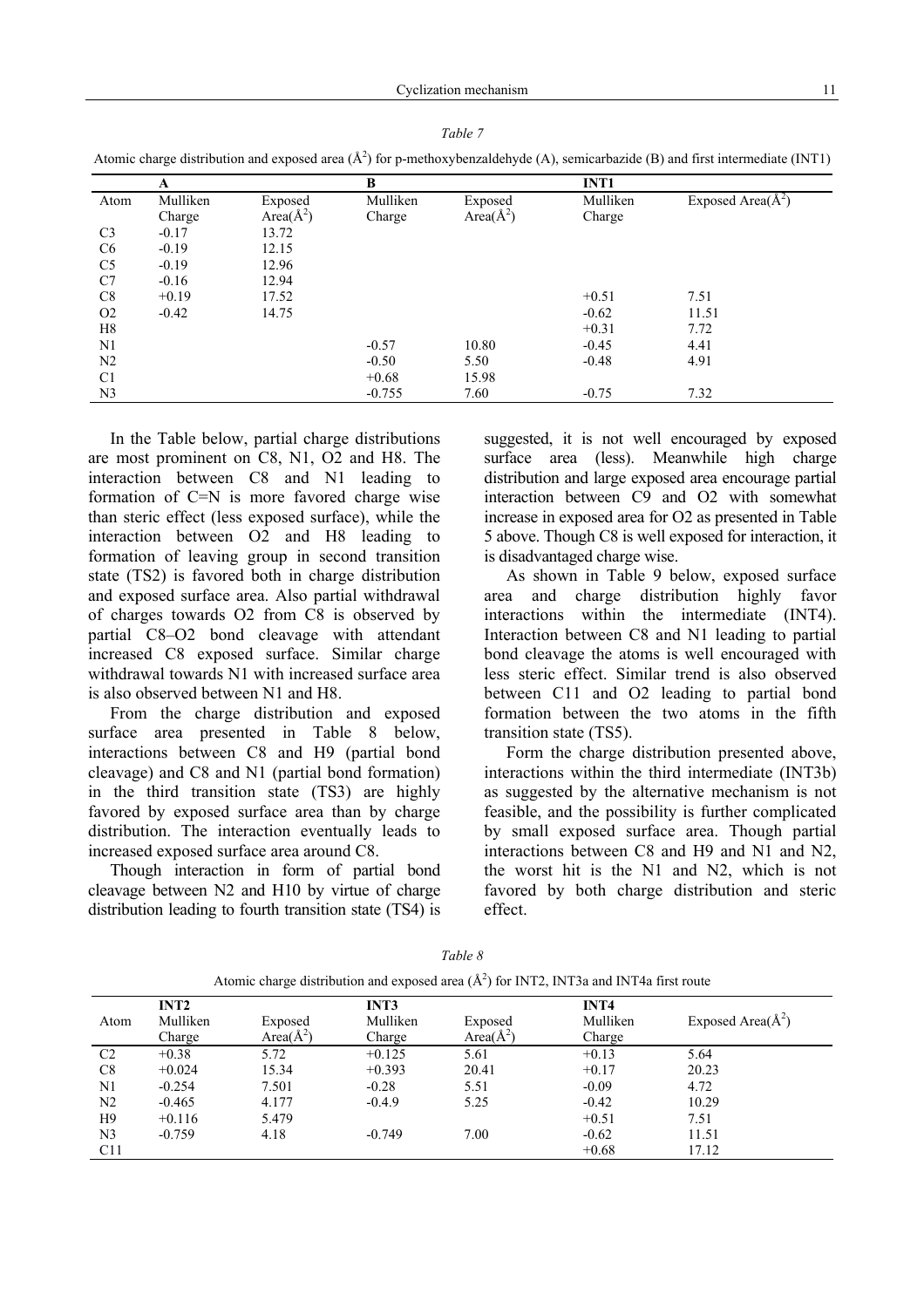*Table 9* 

| Atomic charge distribution and exposed area $(A^2)$ for INT2, INT3b and INT4b second route |          |                 |              |                 |              |                       |  |  |  |
|--------------------------------------------------------------------------------------------|----------|-----------------|--------------|-----------------|--------------|-----------------------|--|--|--|
| INT <sub>2</sub>                                                                           |          |                 | <b>INT3b</b> |                 | <b>INT4b</b> |                       |  |  |  |
| Atom                                                                                       | Mulliken | Exposed         | Mulliken     | Exposed         | Mulliken     | Exposed Area( $A^2$ ) |  |  |  |
|                                                                                            | Charge   | Area( $\AA^2$ ) | Charge       | Area( $\AA^2$ ) | Charge       |                       |  |  |  |
| C <sub>2</sub>                                                                             | $+0.38$  | 5.72            | $+0.11$      | 5.69            | $+0.14$      | 5.59                  |  |  |  |
| C8                                                                                         | $+0.024$ | 15.34           | $+0.09$      | 15.34           | $+0.15$      | 20.08                 |  |  |  |
| N1                                                                                         | $-0.254$ | 7.501           | $-0.18$      | 7.81            | $-0.09$      | 4.68                  |  |  |  |
| N <sub>2</sub>                                                                             | $-0.465$ | 4.177           | $-0.23$      | 9.09            | $-0.42$      | 10.21                 |  |  |  |
| H2                                                                                         |          |                 | $+0.21$      | 5.41            |              |                       |  |  |  |
| N <sub>3</sub>                                                                             | $-0.759$ | 4.18            | $-0.74$      | 6.89            |              |                       |  |  |  |
| C9                                                                                         |          |                 | $+0.72$      | 16.98           | $+0.67$      | 17.13                 |  |  |  |

Again in this intermediate, interaction between C8 and N1 is well encouraged by charge distribution but disadvantaged by exposed surface area especially for N1. N2 and C9 interaction is both favored by charge distribution and exposed area. Also, C8 and O2 interaction is highly favored by exposed surface area but disadvantaged by charge distribution as presented in the Table above. Hence, the mechanism represented by the species above cannot be possible.

## **The cyclization and rate law**

The elementary steps and the rate law of the cyclization mechanism are as shown below;

$$
A + B \xrightarrow[k_2]{k_2} AB^{\#}
$$
  
\n
$$
AB^{\#} \xrightarrow[k_1]{k_1} C
$$
  
\n
$$
C \xrightarrow[k_1]{k_1} C^{\#}
$$
  
\n
$$
C^{\#} \xrightarrow[k_1]{k_1} D
$$
  
\n
$$
D \xrightarrow[k_1]{k_1} D^{\#}
$$
  
\n
$$
D^{\#} \xrightarrow[k_1]{k_1} E
$$
  
\n
$$
E \xrightarrow[k_1]{k_1} E^{\#}
$$
  
\n
$$
E^{\#} \xrightarrow[k_1]{k_1} F^{\#}
$$
  
\n
$$
F^{\#} \xrightarrow[k_1]{k_1} F^{\#}
$$
  
\n
$$
F^{\#} \xrightarrow[k_1]{k_1} P
$$

The reaction rate law can be written as thus;

$$
[E^{\#}] = \frac{k_{1'''}}{k_{1''}} [F^{\#}]
$$
 (12)

From equation (4),

$$
-k_{1''}[E^{\#}]-k'_{-1''}[E^{\#}]+k'_{1''}[E]=0
$$

$$
\frac{d[P]}{dt} = k'_{1'''}[F^*]
$$
 (1)

$$
\frac{d[F^{\#}]}{dt} = k'_{1'''}[F] - k'_{-1'''}[F^{\#}] - k_{1'''}[F^{\#}] \qquad (2)
$$

$$
\frac{d[F]}{dt} = k_{1''}[E^{\#}] + k'_{-1'''}[F^{\#}] - k'_{1'''}[F] \tag{3}
$$

$$
\frac{d[E^{\#}]}{dt} = -k_{1''}[E^{\#}]-k'_{-1''}[E^{\#}]+k'_{1''}[E] \qquad (4)
$$

$$
\frac{d[E]}{dt} = -k_{1'}[D^{\#}] + k'_{-1''}[E^{\#}] - k'_{1''}[E] \tag{5}
$$

$$
\frac{d[D^{\#}]}{dt} = -k_{1'}[D^{\#}]-k'_{-1'}[D^{\#}]+k'_{1'}[D] \qquad (6)
$$

$$
\frac{d[D]}{dt} = k_1 [C^{\#}] + k'_{-1'} [D^{\#}] - k'_{1'} [D]
$$
 (7)

$$
\frac{d[C^{\#}]}{dt} = -k_1[C^{\#}] - k'_{-1}[C^{\#}] + k'_1[C] \tag{8}
$$

$$
\frac{d[C]}{dt} = k_2[AB^{\#}] + k'_{-1}[C^{\#}] - k'_1[C]
$$
(9)

$$
\frac{d[AB^{\#}]}{dt} = -k_2[AB^{\#}]-k_2'[AB^{\#}]+k_2'[A][B]
$$
 (10)

Using steady state approximation, equation 2 can be written as

$$
k'_{1'''}[F] - k'_{-1'''}[F^*] - k_{1'''}[F^*'] = 0
$$
  

$$
[F] = \frac{(k'_{-1'''} + k_{1'''})}{k'_{1''}}[F^*]
$$
 (11)

From equation (3),

$$
k'_{1'''}[E^{\#}]+k'_{-1'''}[F^{\#}]-k'_{1'''}[F]=0
$$

$$
k_{1}^{''}[E^{\#}] + k'_{-1}^{''}[F^{\#}] - k'_{1}^{''}\frac{(k'_{-1}^{''} + k_{1}^{''})}{k'_{1}^{''}}[F^{\#}] = 0
$$
  
\n
$$
k'_{1}^{''}[E] = (k_{1}^{''} + k'_{-1}^{''})\frac{k_{1}^{''}}{k_{1}^{''}}[F^{\#}]
$$
  
\n
$$
k'_{1}^{''}[E] = 0
$$
  
\n
$$
k'_{1}^{''}[E] = 0
$$
  
\n
$$
k'_{1}^{''}[E] = 0
$$
  
\n
$$
k'_{1}^{''}[E] = 0
$$
  
\n
$$
k'_{1}^{''}[E] = 0
$$
  
\n
$$
k'_{1}^{''}[E] = 0
$$
  
\n
$$
k'_{1}^{''}[E] = 0
$$
  
\n
$$
k'_{1}^{''}[E] = 0
$$
  
\n
$$
k'_{1}^{''}[E] = 0
$$
  
\n
$$
k'_{1}^{''}[E] = 0
$$
  
\n
$$
k'_{1}^{''}[E] = 0
$$
  
\n
$$
k'_{1}^{''}[E] = 0
$$
  
\n
$$
k'_{1}^{''}[E] = 0
$$
  
\n
$$
k'_{1}^{''}[E] = 0
$$
  
\n
$$
k'_{1}^{''}[E] = 0
$$
  
\n
$$
k'_{1}^{''}[E] = 0
$$
  
\n
$$
k'_{1}^{''}[E] = 0
$$
  
\n
$$
k'_{1}^{''}[E] = 0
$$
  
\n
$$
k'_{1}^{''}[E] = 0
$$
  
\n
$$
k'_{1}^{''}[E] = 0
$$
  
\n
$$
k'_{1}^{''}[E] = 0
$$
  
\n
$$
k'_{1}^{''}[E] = 0
$$
  
\n
$$
k'_{1}^{''}[E] = 0
$$
  
\n
$$
k'_{1}^{''}[E] = 0
$$
  
\n
$$
k'_{1}^{''}[E]
$$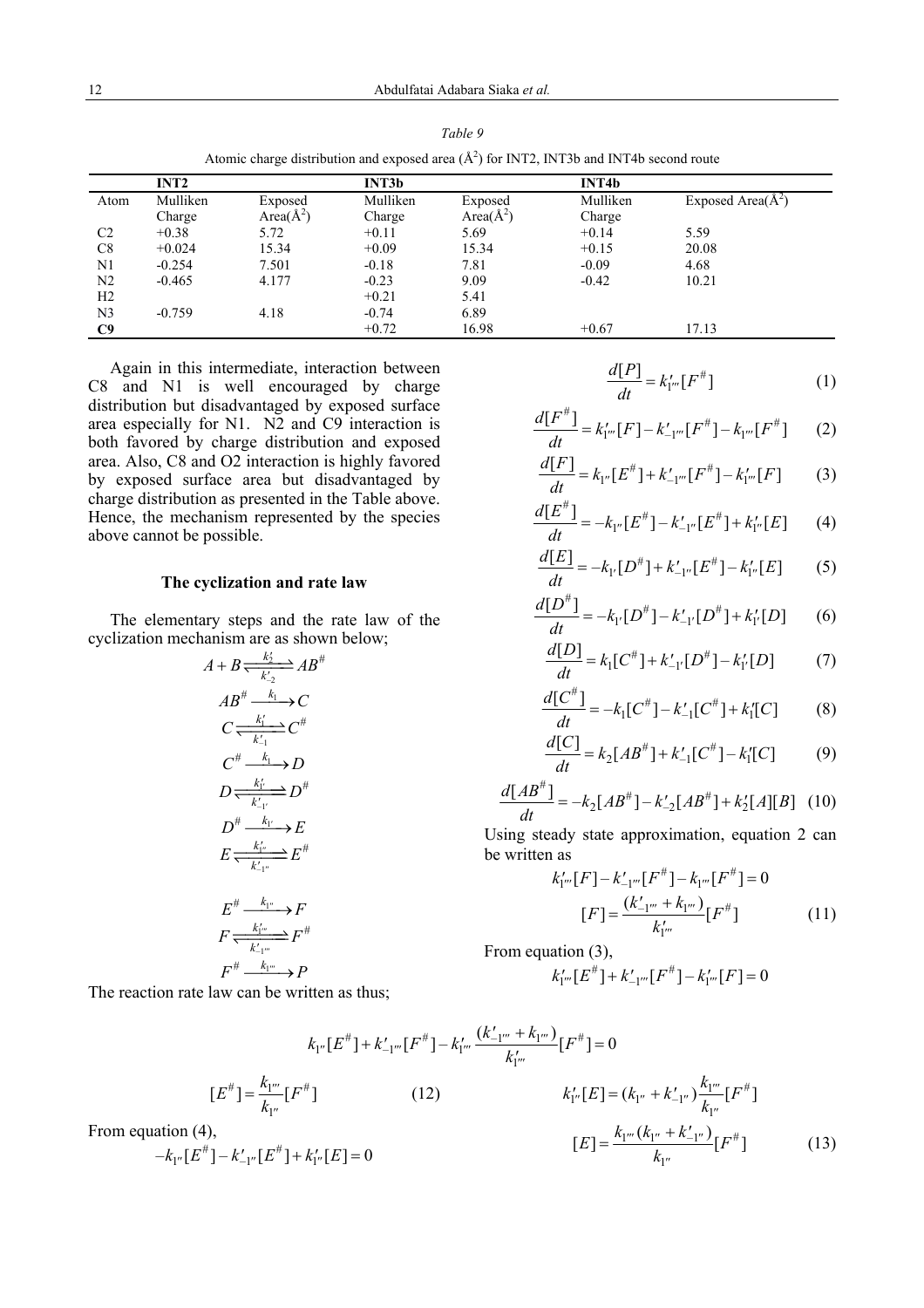From equation  $(5)$ ,

$$
k_{1'}[D^{\#}] + k'_{-1''}\left(\frac{k_{1'''}}{k}\right)[F^{\#}] - \frac{k_{1'''}(k_{1''} + k'_{-1''})}{k_{1''}}[F^{\#}] = 0
$$
  
[ $D^{\#}] = \frac{k_{1'''}}{k_{1'}}[F^{\#}]$  (14)

From equation (6).

$$
-k_{1'}[D^{\#}] - k'_{-1''}[D^{\#}] + k'_{1'}[D] = 0
$$

$$
[D] = \frac{k_{1'''}(k_{1'} + k'_{1'})}{k_{1'}k'_{1'}}[F^{\#}]
$$
(15)

1

′

From equation (7),

$$
k_1[C^{\#}] + k'_{-1'}[D^{\#}] - k'_{1'}[D] = 0
$$
  

$$
k_1[C^{\#}] + k'_{-1'} \frac{k_{1''}}{k_{1'}}[F^{\#}] - \frac{k_{1'''}(k_{1''} + k'_{1'})}{k_{1'}}[F^{\#}] = 0
$$

$$
k_{1'}[D^{\#}] + k'_{-1''}[E^{\#}] - k'_{1''}[E] = 0
$$
  

$$
k'_{-1''} [F^{\#}] = 0
$$

$$
[C^{\#}] = \frac{k_{1'''}k'_{1'}}{k_1k_{1'}}[F^{\#}]
$$
 (16)

From equation  $(8)$ ,

$$
-k_1[C^{\#}] - k'_{-1}[C^{\#}] + k'_1[C] = 0
$$
  
\n
$$
k'_1[C] = (k_1 + k'_{-1})[C^{\#}] = \frac{k_1 \cdots k'_1(k_1 + k'_{-1})}{k_1 k_1} [F^{\#}]
$$
  
\n
$$
[C] = \frac{k_1 \cdots k'_1(k_1 + k'_{-1})}{k_1 k_1 k'_1} [F^{\#}]
$$
 (17)

From equation  $(9)$ ,  $k_2[AB^{\#}]+k_{-1}^{\prime}[C^{\#}]-k_1^{\prime}[C]=0$ 

$$
k_2[AB^{\#}] + k'_{-1} \left( \frac{k_{1'''}k'_{1'}}{k_1k_{1'}} \right)[F^{\#}] - k'_1 \left( \frac{k_{1'''}k'_{1'}(k_1 + k'_{-1})}{k_1k_{1'}k'_{1}} \right)[F^{\#}] = 0
$$

$$
[AB^{\#}] = \frac{k_{1'''}k'_{1'}}{k_2k_{1'}}[F^{\#}]
$$
 (18)

From equation (10),

$$
-k_{2}[AB^{\#}] - k'_{-2}[AB^{\#}] + k'_{2}[A][B] = 0
$$
  
\n
$$
(k_{2} + k'_{-2})[AB^{\#}] = k'_{2}[A][B]
$$
  
\n
$$
k'_{2}[A][B] = (k_{2} + k'_{-2}) \left(\frac{k_{1}^{m}k'_{1}}{k_{2}k_{1}}\right)[F^{\#}]
$$
  
\n
$$
[F^{\#}] = \frac{k_{2}k'_{2}k_{2}}{k_{2}^{m}k'_{2}(k_{2} + k'_{-2})}[A][B]
$$
 (19)

Therefore using equation (19) equation (1) can be written thus;

$$
\frac{d[P]}{dt} = \frac{k_2 k_2' k_{1'}}{k_{1'}'(k_2 + k_{-2}')} [A][B] \tag{20}
$$

where  $\frac{\kappa_2 \kappa_2 \kappa_1}{\kappa_2 \kappa_1}$  $t'_{1'}(k_2 + k'_{-2})$  $\frac{k_2 k'_2 k_1}{k_2 k_2 k_1} = K$  $k'_{1'}(k_2 + k)$ ′  $rac{k_2k'_2k_{1'}}{k_1'(k_2+k'_{2})} = K$ , the experimental rate

constant.

## **CONCLUSION**

The formation of 5-(4-methoxyphenyl)-1,3,4 oxadiazol-2-amine through cyclization of (E)-2-(4 methoxybenzylidene)hydrazinecarboxamide has been investigated using semi-empirical/Austin model (AM1) and Density functional theory (DFT) [RB3LYP/6-31G(d)] calculations in SPARTAN,2009 program suit. The two reaction path ways were found to consist several elementary steps comprising intermediate and transition states. The cyclization of (E)-2-(4 methoxybenzylidene)hydrazinecarboxamide was found via two routes. From the kinetic data it was observed that the consecutive step between second and third intermediates with rate constant value of  $1.64$  s<sup>-1</sup> is the rate determining step and the overall rate for the first reaction mechanism. But for the alternative reaction pathway, the step between the third and fourth intermediates with rate constant value of  $1.44 \times 10^{-4}$  s<sup>-1</sup> is the rate determining step. Though two cyclization routes were all endothermic, cyclization route 2 was more endothermic. Hence, the reaction path way (route 1) was most stable favorable as shown in the potential energy curve. This is also collaborated by the thermodynamic data for the two reaction pathways. 5-(4-methoxyphenyl)-1,3,4-oxadiazol-2-amine formation mechanism has high energy demand

#### **REFERENCES**

typical of cyclization reaction.

- 1. J. F. Dorgan, J. W. Brock, N. Rothman, L. L. Needham, R. Miller, H. E. Stephenson Jr, N. Schussler -and P. R. Taylor, *Cancer Causes Contr*., **1999**, *10*, 1.
- 2. (a) M. Amir and S. Shahani, *Indian J. Heterocycl. Chem*., **1998,** *8*, 107; (b) F. A. Omar, N. M. Mahfouz and M. A. Rahman, *Eur. J. Med. Chem*., **1996,** *31***,** 819; (c) M. Kidwai, N. Negi and S.R. Chowdhury, *Acta Pharmaceutica,* **1995**, *45*, 511; (d) M. Amir and R. Agarwal, *Indian J. of Heterocycl. Chem.*, **1998,** *7,* 225.
- 3. (a) F. A. Ashour and S. A. Al Mazoroa, *J. Pharm. Sci.*, **1990,** *4*, 29; (b) I. A. Shehata, M. N. Nasr, H. I. El Subbagh, M. M.